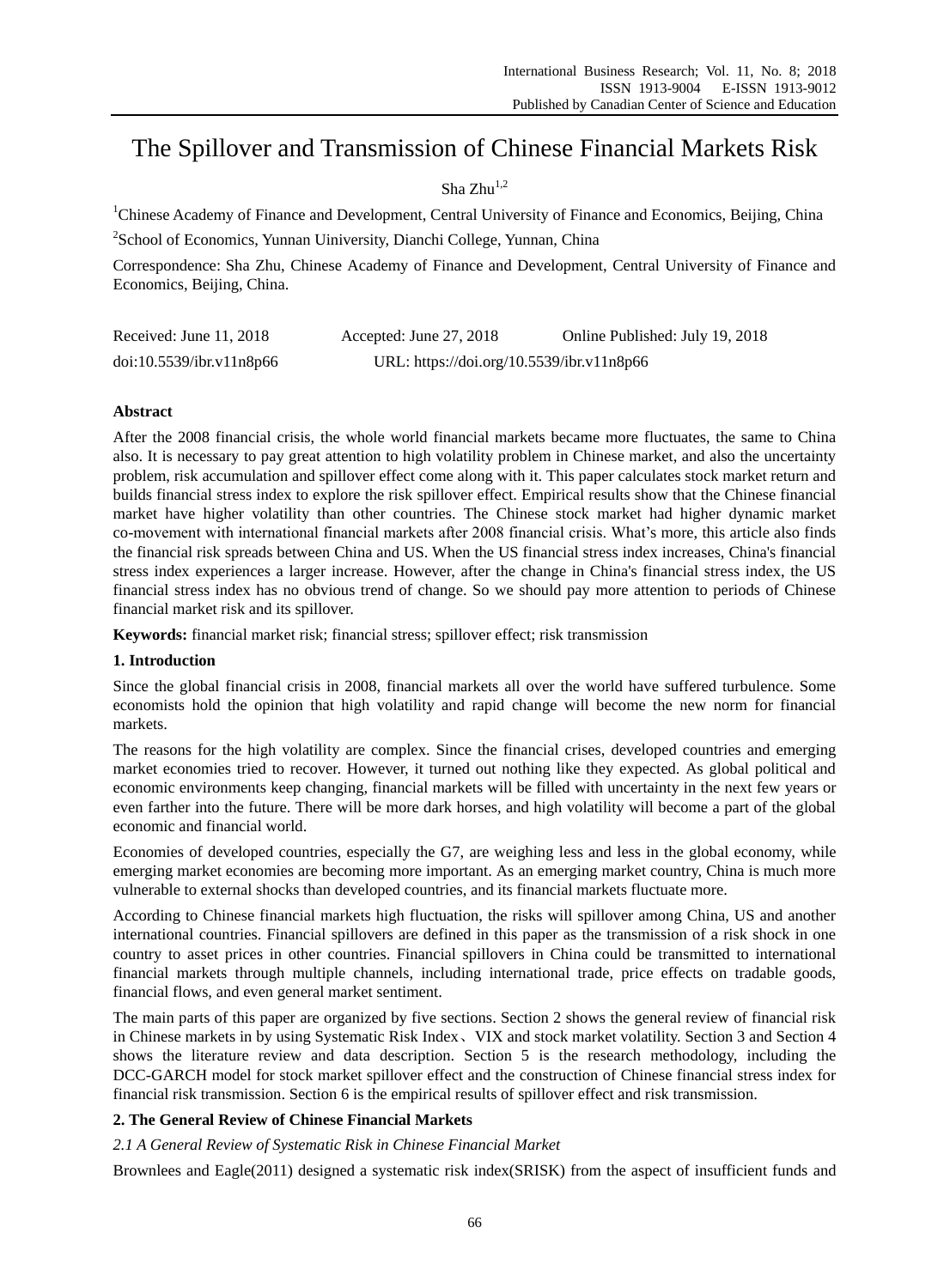venture behavior in financial institutions, and then improved it in the same year. SRISK measures financial institution financing gap at the time when a systematic financial crisis happens. They calculate SRISK in this way

# $SRISK_{i, t} = E_{t-1}( Capital\ Shortfall_{i}|Crisis)$

This formula can be used to calculate how many funds a financial institution will need to keep it running during a global crisis, such as happened in 2008. From figure 1, we can see that although systematic risk has kept rising since 2000, its total level is still low. But since the economic crisis in 2007, the systematic risk appeared at a high level, along with a considerably higher volatility. SRISK has pointed out that global financial market structures have changed considerably, and high risk would be an ordinary condition of theglobal economy.



Risk Analysis Overview - All Financials Total SRISK (US\$ billion)

*Note*. SRISK is calculated by Engle's team from VLAB. It's updated to 2017/2

Figure 2 below shows the systematic risks of some major financial markets in the world. As we can see, theChinese financial market has the greatest risk in the world. When a global economic crisis occurs, Chinese financial institutions will bear a loss of \$700 billion. After China, come Japan, France, British and USA. Of the top 10 countries at the greatest SRISK , only China comes from an emerging market.



Figure 2. The rank of main international financial marketstotal SRISK

*Note.* SRISK is calculated by Engle's team from VLAB. It's updated to 2017/2

Figure 3 is systematic risk situation in China since 2008. We found that since financial crisis, systematic risk of Chinese market steeply rose. Although it dropped a lot in 2013 and 2015, it rose again in the last year 2016.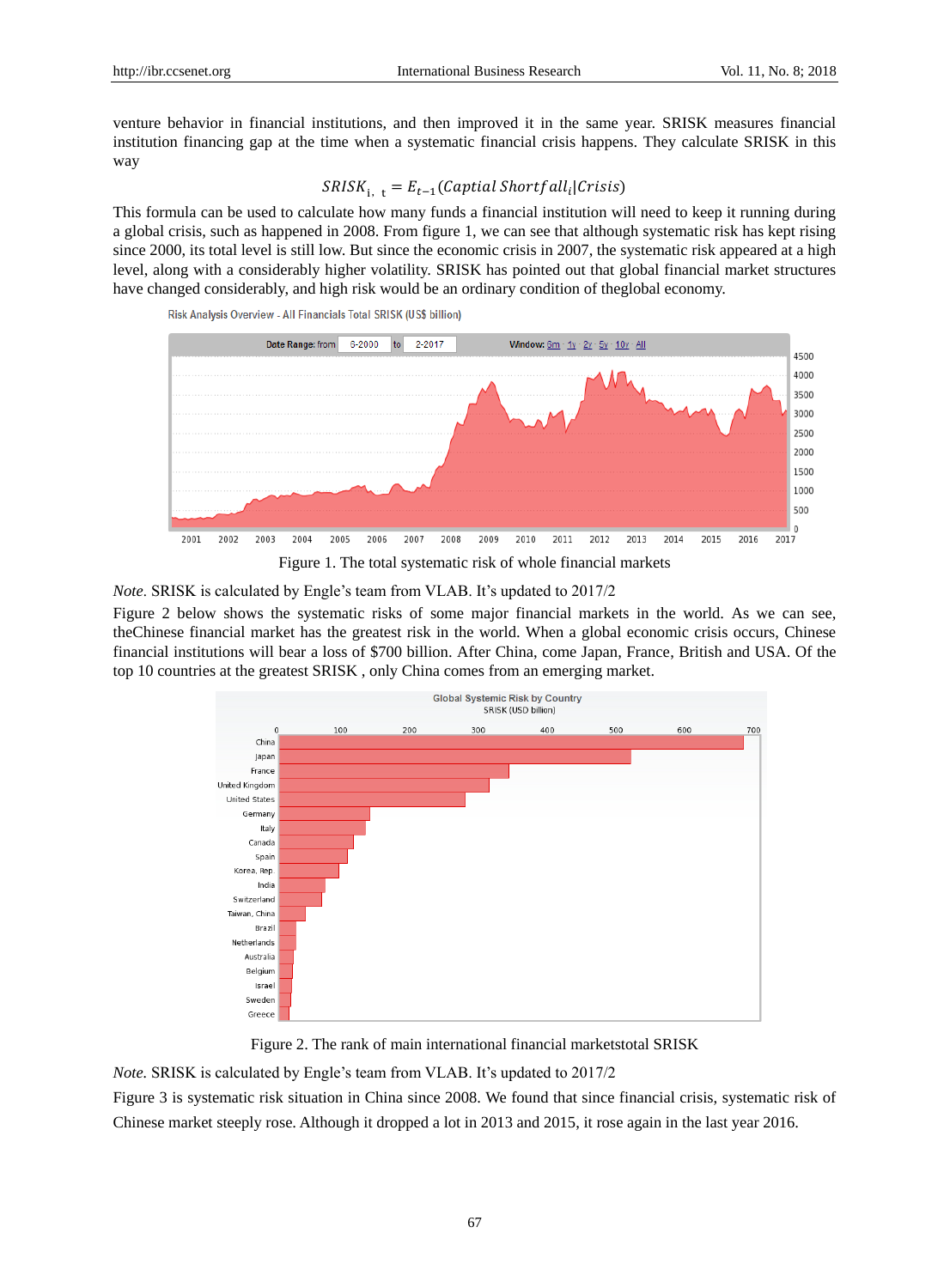Risk Analysis Overview - China Financials Total SRISK (US\$ billion)





#### *Note.* SRISK is calculated by Engle's team from VLAB. It's updated to 2017/2

Although this method only includes total expected losses for the financial institutions and overlooks all other factors, it still is a valid way to calculate systematic risk, and illustrates a global impact. This analysis highlights high volatility in the Chinese markets, as well as shows uncertainty, risk accumulation and the spillover effect.. However, this topic is not just about the future development of China, but is also about global market stability.

#### *2.2 A General Review of Chinese VIX*

The VIX index is a measure of financial market volatility. It is also used to measure market risk and risk aversion levels of investors. A high VIX index makes investors leary of investing in the market; while a low VIX index stablilizes the market. The first chart below compares theVIX of the Chinese market with the American market and shows similar undulation trends and structures. In general, risk in the Chinese market is higher than risk in the US market. Chinese investors are more risk-averse than US investors. The second chart illustrates that in 2014, compared with all emerging markets, China market volatility and risk-aversion increased but followed other emerging market trends again by 2016..



Figure 4. The volatility indices in China, US and Emerging Market

*Note.* Figure source: [https://fred.stlouisfed.org/,](https://fred.stlouisfed.org/) sample period is from 2011/3/16 to 2017/2/10.

#### *2.3 A General Review of Chinese Stock Market Volatility*

According to stock market indices ( CSI 300 index , S&P500 Index and MSCI index), the GARCH(1,1) model is used to estimate the volatilities of three stock markets (China, US and Europe).Compared with US and Europe, the empirical results show these characteristics of stock volatilities in China:

1. Except during the 2008 financial crisis, China experiences higher volatility than other international financial markets.

2. The Chinese stock market experienced high volaitility and structural change in 2007 and again in 2014. Specifically, volatility increased between 2007 and 2010. Then it dropped until 2014, when it surged up again.

3. The US and European markets fluctuated wildly from the end of 2008 to the beginning of 2009. Then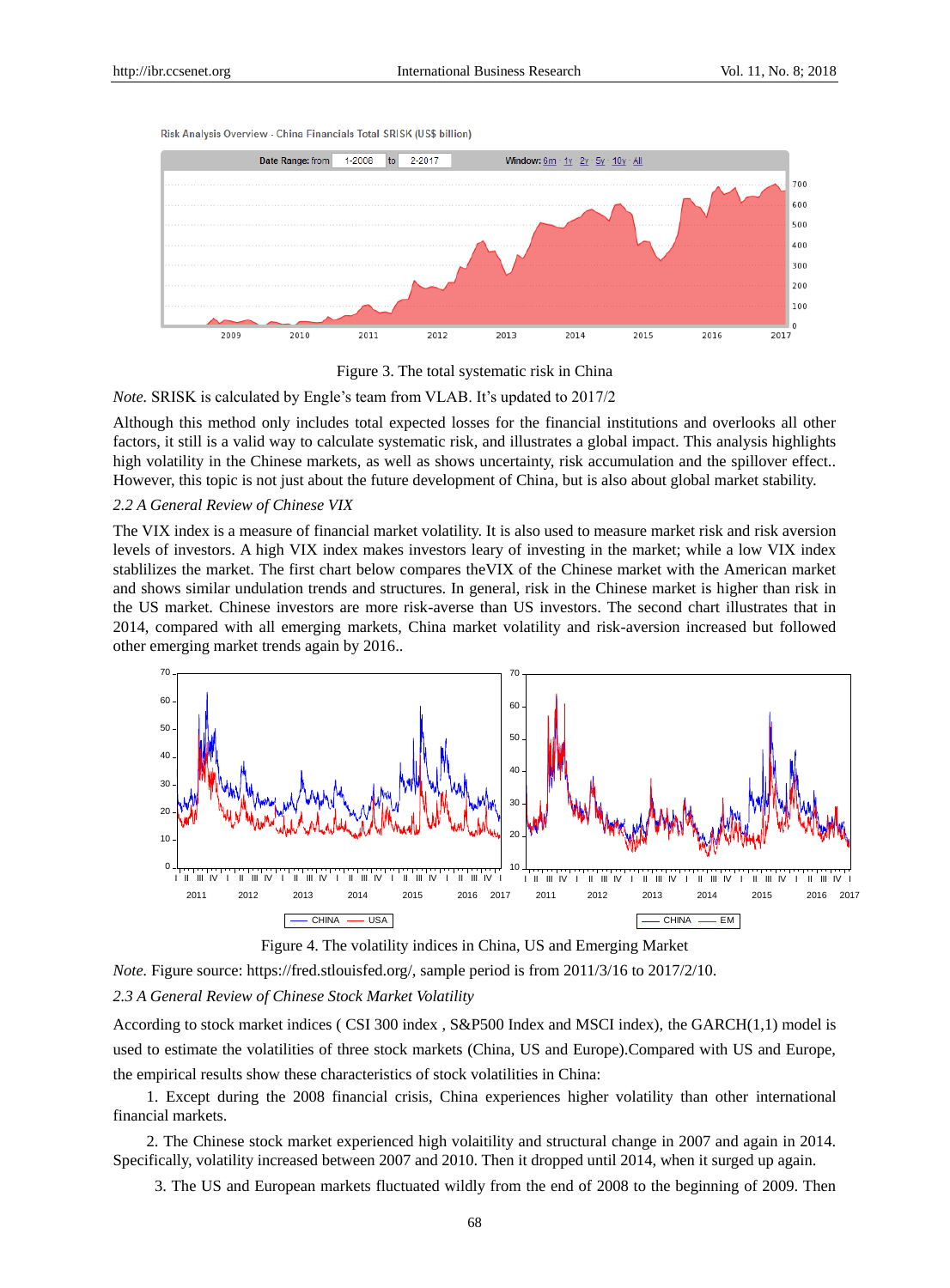they fell back quickly. In the middle of 2011, volatility increased again. Generally speaking, volatility of the American market is weaker than the European market.



Figure 5. The volatility in international stock markets

### **3. Literature Review**

Accurately determine the hidden dangers is the premise of ensuring financial security, we must accurately measure and effectively monitor the financial risk. The main measures of financial risk measurement are diverse. At the micro level, the mainstream indicators include the systematic expected loss value and the systematic risk indicator (named SES and SRISK, Acharya & Robert Engle, 2012), and the delta of the conditional value at risk (Δ CoVar, Adrian & Brunnermeier, 2008). They can measure the marginal contribution of financial institutions to overall financial risk. In addition, there is the Joint Crisis Probability Approach (Segoviano & Goodhart, 2009) which measures systematic risk across banks and portrays the interdependence of interbank risks. At the macro level, the mainstream methods are the composite index method and the early warning method (Frankel & Rose, 1996; Kaminsky, Lizondo, & Reinhart, 1998), which measures financial risk based on balance sheets and market data. This article needs to build a method that can fully reflect the China overall financial market risk and reflect its dynamic financial risk value. Therefore, this paper chooses the composite index method from the macro systematic risk level. The composite index approach is widely used and is especially important for developing countries that lack financial data. This method is feasible, continuity and flexibility. First, the method chooses various indicators related to financial market risk and then weights the indicators according to different weighting.

This paper uses the Financial Stress Index (FSI) to measure the systematic dynamic risk of financial market. It was first proposed by economists Illing and Liu (2003), which is a comprehensive index to estimate the macroeconomic financial pressure, through indicators of the four major financial markets (banking, stock market, bond market and foreign exchange market) measure risk and uncertainty. The IMF World Outlook Report (2008) using Cardarelli, Elekdagand, and Lall (2009), in which seven indicators were selected to measure the financial market risk by measuring the financial stress index of 17 developed countries to capture the corresponding stressful events. Empirical It is found that the financial stress index has a predictive effect on the real economy. Balakrishnan, Danninger, Elekdag, and Tytell (2011) selected five indicators to construct the stress index (EM-FSI) for 25 emerging market countries and used a two-stage model to verify the financial pressures linkage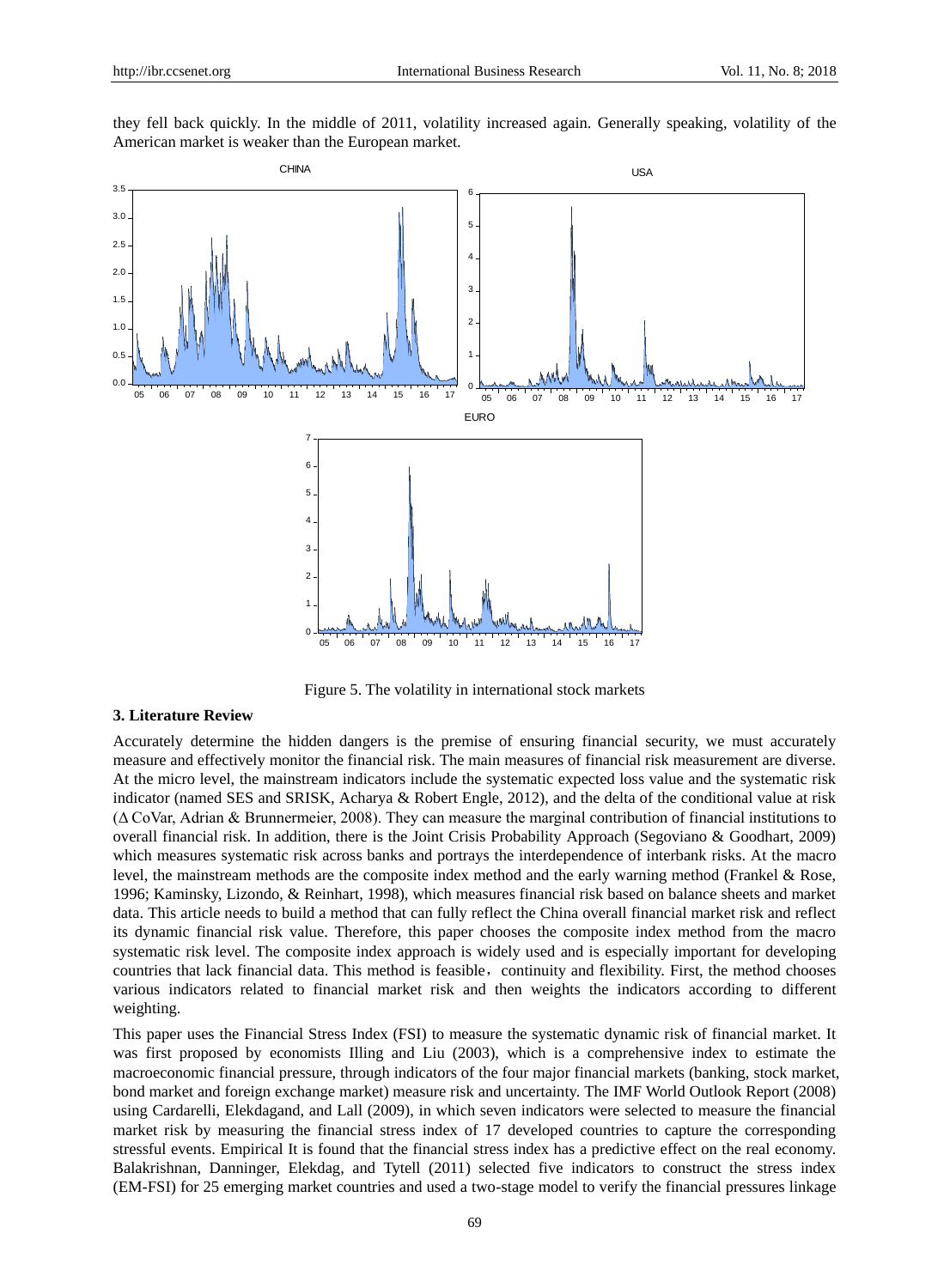and spillover effects between in emerging market countries and developed countries. This method has been affirmed and adopted by IMF. Hakkio and Keeton (2009) chose 11 indicators to construct the Kansas City Stress Index (KCFSI), and selected more characteristic variables to measure the financial stress in U.S. cities. Subsequently, a large number of foreign literatures widely used the IMF (2008) measurement of financial stress indicators (short for AE-FSI) for developed countries and Balakrishnan (2011) measurement of financial stress indicators (short for EM-FSI) in emerging market countries.

In recent years, Chinese scholars have carried out research on financial stress analysis, most of them are the analysis of single financial market risk and stress testing, and the literature on the overall financial market stress measurement is relatively scarce. Juan Lai and Linjiang Lv (2010) selected four indicators of the four major markets of banks, foreign exchange, bonds and stocks to make preliminary estimates of the financial market pressures and were widely cite by scholars. However, in my opinion, the indicators chosen for the article and the widely used indicator system is quite different. Financial stress index were constructed by Xiaosing Liu and Lei Fang (2012), Shoudong Chen and Yan Wang (2011) and Guihuan Zheng (2014) by selecting from 7 to 10 indicators. In addition to the four major financial markets, they added the changes in insurance claims to measure financial stress in the insurance market. Dilong Xu and Shuanglian Chen (2015) based on the CRITIC weighting Law to build the financial stress index, add the real estate market to the new financial stress index. The literature places more emphasis on the impact of other markets on the risk of China's financial system rather than on financial markets itself, such as adding the real estate market and the insurance market.

#### **4. Data**

### *4.1 Data Description and Statistics for Chinese Stock Market*

Data was collected from the CSI 300 beginning on April 8th, 2005 since it was not available prior to this date. Collection continued through October 10th, 2017 showing stock returns and volatility in the Chinese market The S&P 500 index and MSCI index are used to measure the US and Europe markets respectively. The data used are all from Thomson Reuters DataStream. Figure 1 shows the three markets' stock indices in the sample period.



Figure 6. Three stock indices in the whole sample period

Daily closing prices are used to compute the stock returns. The stock returns can be denoted by  $r_t=(\log(p_t)-\log$  $(p_{t-1})\times100$ , where  $p_t$  is the stock index's closing price. Table 1 displays the summary statistics of indices for the stock daily returns in China, US and Europe. Calculations include the mean, median, maximum, minimum,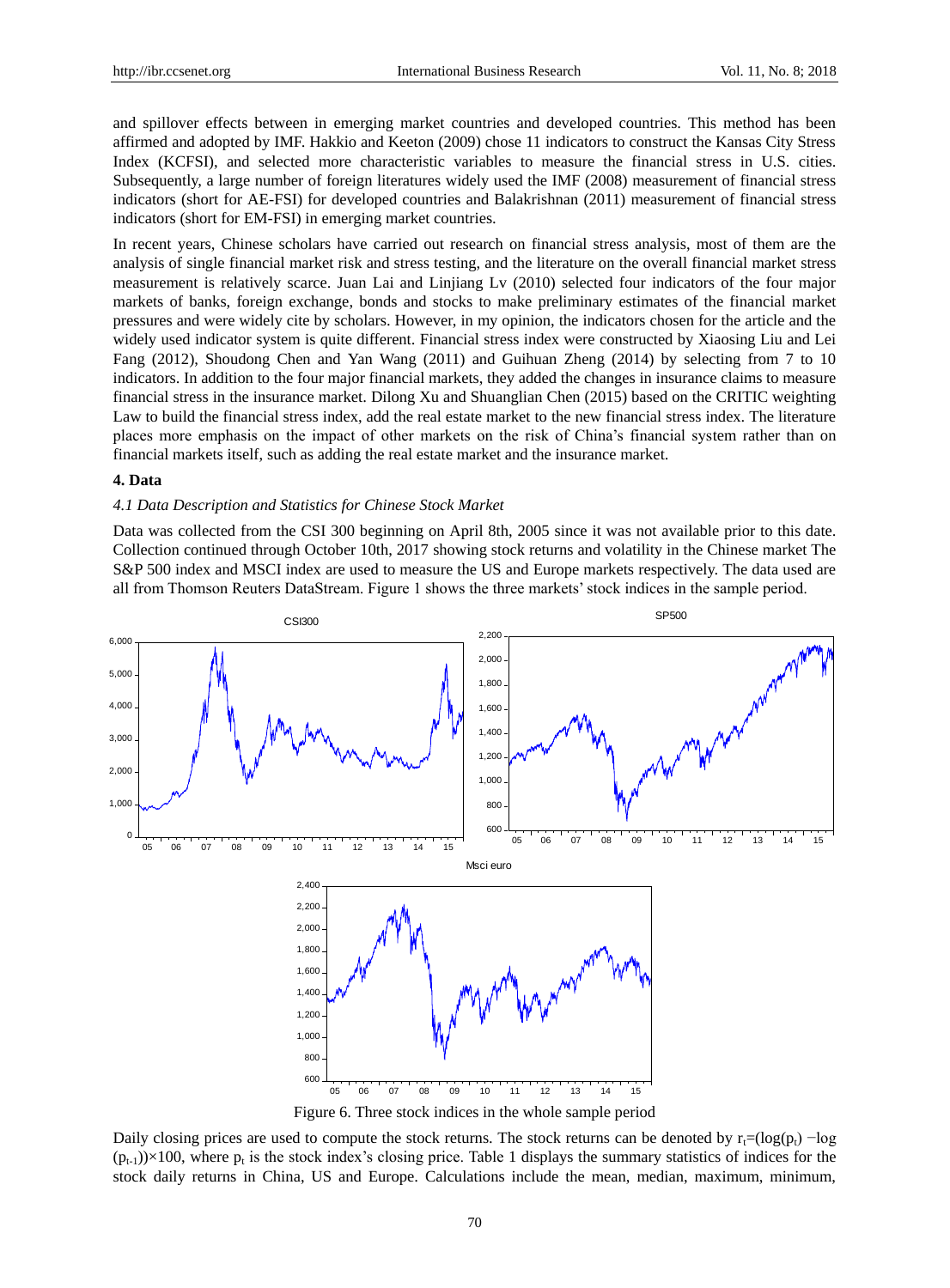standard deviation, skewness, and kurtosis of the stock returns over the whole sample period.

|  |  |  |  |  | Table 1. The statistics of indices daily return |
|--|--|--|--|--|-------------------------------------------------|
|--|--|--|--|--|-------------------------------------------------|

|                     | The statistics of indices daily return |            |             |
|---------------------|----------------------------------------|------------|-------------|
|                     | <b>CHINA</b>                           | US         | <b>EURO</b> |
| <b>Observations</b> | 3262                                   | 3262       | 3262        |
| Mean                | 0.018039                               | 0.010249   | 0.003292    |
| Median              | 0.004686                               | 0.015151   | 0.011179    |
| Maximum             | 3.87863                                | 4.75865    | 4.646108    |
| Minimum             | $-4.21056$                             | $-4.11256$ | $-4.42036$  |
| Std. Dev.           | 0.755799                               | 0.515763   | 0.615778    |
| <b>Skewness</b>     | $-0.55132$                             | $-0.35605$ | $-0.17104$  |
| Kurtosis            | 7.138536                               | 15.25225   | 10.96824    |

*4.2 Data for Chinese Financial Stress Index*

The core of the index system in this paper is the IMF Emerging Market stress Index System. The carefully chosen indicators for this paper are the rolling beta coefficient in the banking sector, the banking Ted spread, the term spread, the stock return, the volatility in the time-varying stock index, the sovereign bond spread, the devalued variables in currencies, and foreign exchange reserves.

Constructing the FSI using selected monthly data can reflect the financial market stress in time. This article selects monthly data from January 1997 to December 2016. The main data sources for this article are: Datastream, Resset, Wind, and CSMAR. In addition, the rolling β coefficient and the time-varying stock index volatility  $(h_t)$  in the banking sector are respectively estimated by the author's establishment of the CAPM model and the GARCH (1,1) model.

### **5. Methodology**

#### *5.1 The DCC-GARCH Model for Three International Stock Markets*

Engle(2002) put forward the dynamic conditional correlation multivariate GARCH model, the conditional covariance matrix is decomposed into the conditional variance( $h_{i,i,t}$  and  $h_{j,i,t}$ ) and conditional correlation coefficient  $\rho_{ij,t}$ . The estimation process is divided into two steps: the first stage uses the original data and estimates a single variable GARCH equation for each sequence. The second step uses the first step's results to estimate the conditional variance of the dynamic correlation coefficient and the dynamic structure of  $H_t$ . In this paper, the DCC-GJR-GARCH model between three markets is as follows:

First stage: 
$$
r_{i,t} = c_i + \varepsilon_{i,t} \quad i = 1,2,3,
$$
 (10)

$$
h_{ii,t} = \omega_i + \alpha_i \varepsilon_{i,t-1}^2 + \beta_i h_{ii,t-1} \quad i = 1,2,3,
$$
\n(11)

Second stage: estimation of the dynamic structure of  $H_t$ ,

$$
H_t = D_t Q_t D_t = \left\{ \rho_{ij,t} \sqrt{h_{ii,t} h_{jj,t}} \right\}
$$
  
\n
$$
Q_t = (1 - \theta_1 - \theta_2) \overline{Q} + \theta_1 u_{t-1} u_{t-1}^t + \theta_2 Q_{t-1}(13)
$$
\n(12)

Where  $u_{i,t} = \varepsilon_{i,t}/\sqrt{h_{ii,t}}$  is the residual after standardization,  $Q_t = \{q_{ij,t}\}\$ is the conditional covariance matrix of

 $u_t$ .  $\overline{Q} = E[u_t u_t']$  is the unconditional variance matrix.  $\rho_{ij,t} = \frac{q_{ij,t}}{\sqrt{q_{ij,t}q_{ij,t}}}$  $\frac{q_{ij,t}}{\sqrt{q_{ii,t}q_{jj,t}}}, \theta_1 \ge 0, \theta_2 \ge 0, \text{ and } \theta_1 + \theta_2 < 1,$ 

i represents the three major financial markets (i=1,China; i=2, America; i=3, Europe).

#### *5.2 The Construction of Chinese Financial Stress Index*

Scientific measurement of financial market risk, the choice of indicators of the system is very important. The core of the index system in this paper is the IMF Emerging Market stress Index System. We have made some specific calculations on the absence of important data on China financial markets, such as the rolling beta coefficient in the banking sector. For some selected indicators of the original data, we also make reference to the IMF's developed countries' stress index system and the financial stress index system released by other major banks, such as the St Louis Federal Financial Stress Index, with corresponding adjustments and additions. The carefully chosen indicators for this paper are the rolling beta coefficient in the banking sector, the banking Ted spread, the term spread, the stock return, the volatility in the time-varying stock index, the sovereign bond spread, the devalued variables in currencies, and foreign exchange reserves 8 Indicators, as described below.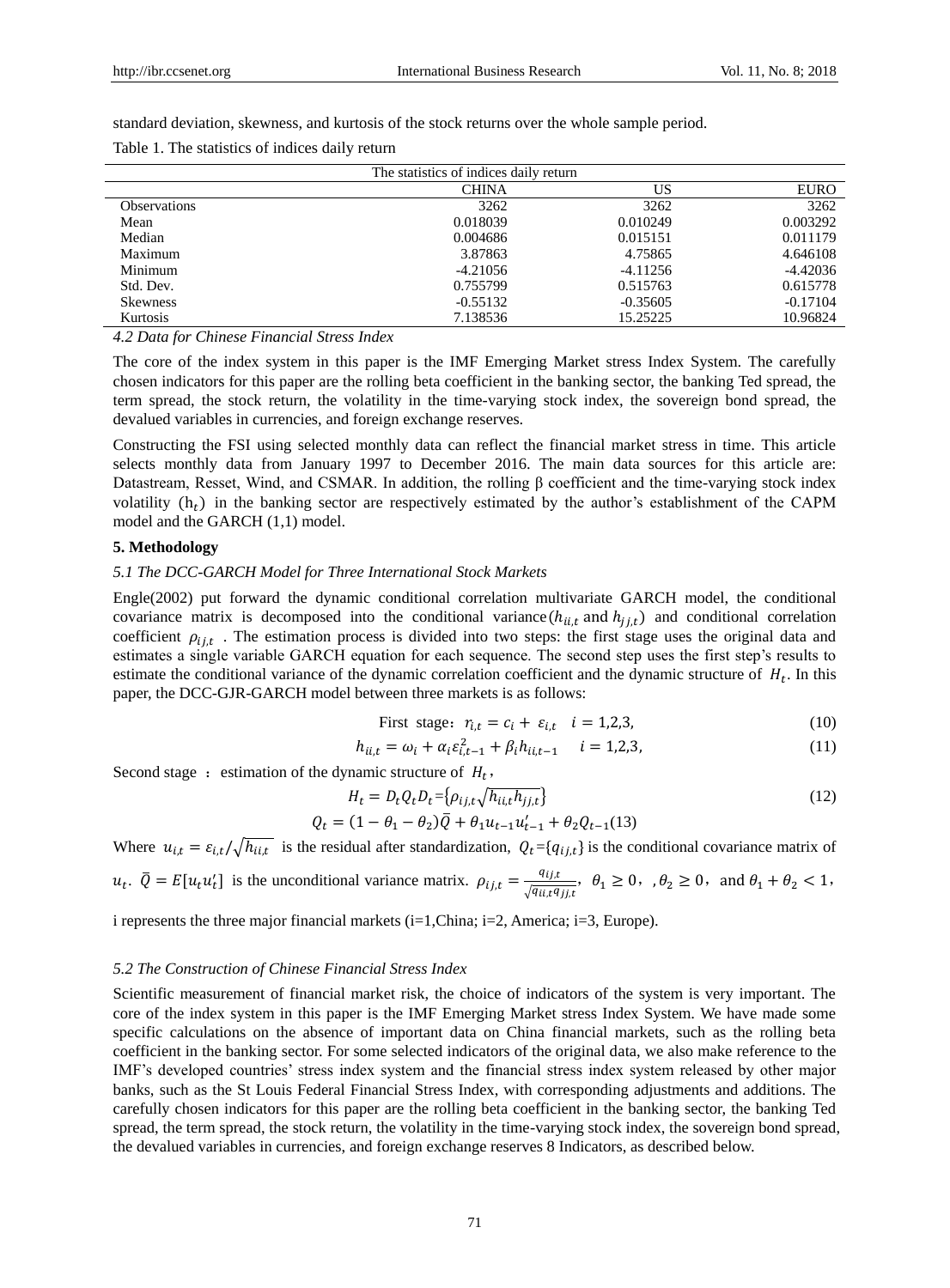| <b>Markets</b>         | Indicators                                      | Calculation                                                                                    | Correlation |
|------------------------|-------------------------------------------------|------------------------------------------------------------------------------------------------|-------------|
| stress                 |                                                 |                                                                                                |             |
| Banking stress         | Banking $\beta^*$                               | $\beta^* = \max{\{\beta - 1, 0\}}$ , B is<br>banking<br>sector<br>rolling $\beta$ coefficient. | Positive    |
|                        | BankingTed spread                               | The 3-month interbank offered rate minus the<br>risk-free rate                                 | Positive    |
|                        | Term spread                                     | The difference between long-term government                                                    | Negative    |
|                        |                                                 | bond yields (10 years) and short-term<br>government bond yields (3 months)                     |             |
| Security market stress | Stock return                                    | The monthly stock returns of the Shanghai                                                      | Negative    |
|                        |                                                 | Composite Index                                                                                |             |
|                        | <b>Stockindex</b><br>return<br>volatility $H_t$ | The stock index GARCH (1,1) model to<br>measure the dynamic volatility                         | Positive    |
|                        | Sovereign                                       | the difference between the yield on China's                                                    | Positive    |
|                        | bondspread                                      | 10-year bond and the yield on the United                                                       |             |
|                        |                                                 | States 10-year bond                                                                            |             |
| Exchange market stress | Currency devaluation                            | The monthly exchange rate change                                                               | Positive    |
|                        | exchange<br>Foreign                             | The monthly total national reserves minus the                                                  | Negative    |
|                        | reserves                                        | change in the amount of gold reserves                                                          |             |

| Table 2. Construction of Chinese Financial Stress Index |
|---------------------------------------------------------|
|---------------------------------------------------------|

The weight of FSI construction in this paper is based on the IMF construction method ---- equal weighted method. This method assumes that the variables  $x_i$  follow a normal distribution after subtracting the mean  $\overline{x_i}$ , dividing by the standard deviation  $\sigma_{x_i}$ , taking the normalized variables by the same weight, and adding the subject variables below to represent the normalization of the corresponding variables. The total Financial Stress Index formulas are presented as follows:

$$
\text{FSI} = \sum_{i=1}^{n} \frac{x_i - \overline{x_i}}{\sigma_{x_i}} \qquad \qquad \text{n=8}
$$

From January 1997 to December 2016 , the Chinese FSI constructed in this paper is shown below:



Figure 7. Chinese Financial Stress Index construction

#### **6. Empirical Results of Spillover Effect and Risk Transmission**

#### *6.1 The Spillover Effect of Chinese Stock Market*

Unexpected external events such as a financial crisis lead to stock market risk changes .At the same time, the change of the stock return's volatility induced by these events impact different financial markets, thus causing a spillover effect. When the financial risk increases suddenly, the cross market's financial risk contagion effect may occur among different financial markets. More importantly, because of intermarket correlation, the contagion effect varies among the different countries. Compared with the low correlation international stock markets, the high correlation stock markets' risk will be infected faster among each other, but low correlation stock markets' risk will be infected slower or not at all. In this paper, using DCC-GJR-GARCH model to explore the relationship among China, US and Europe, the.Chinese stock market is our main research focus. Initially, calculations of the stock markets' return were analyzed and then the multivariate GARCH model was used to verify the volatility spillover effect and dynamic conditional correlation among China and the other two major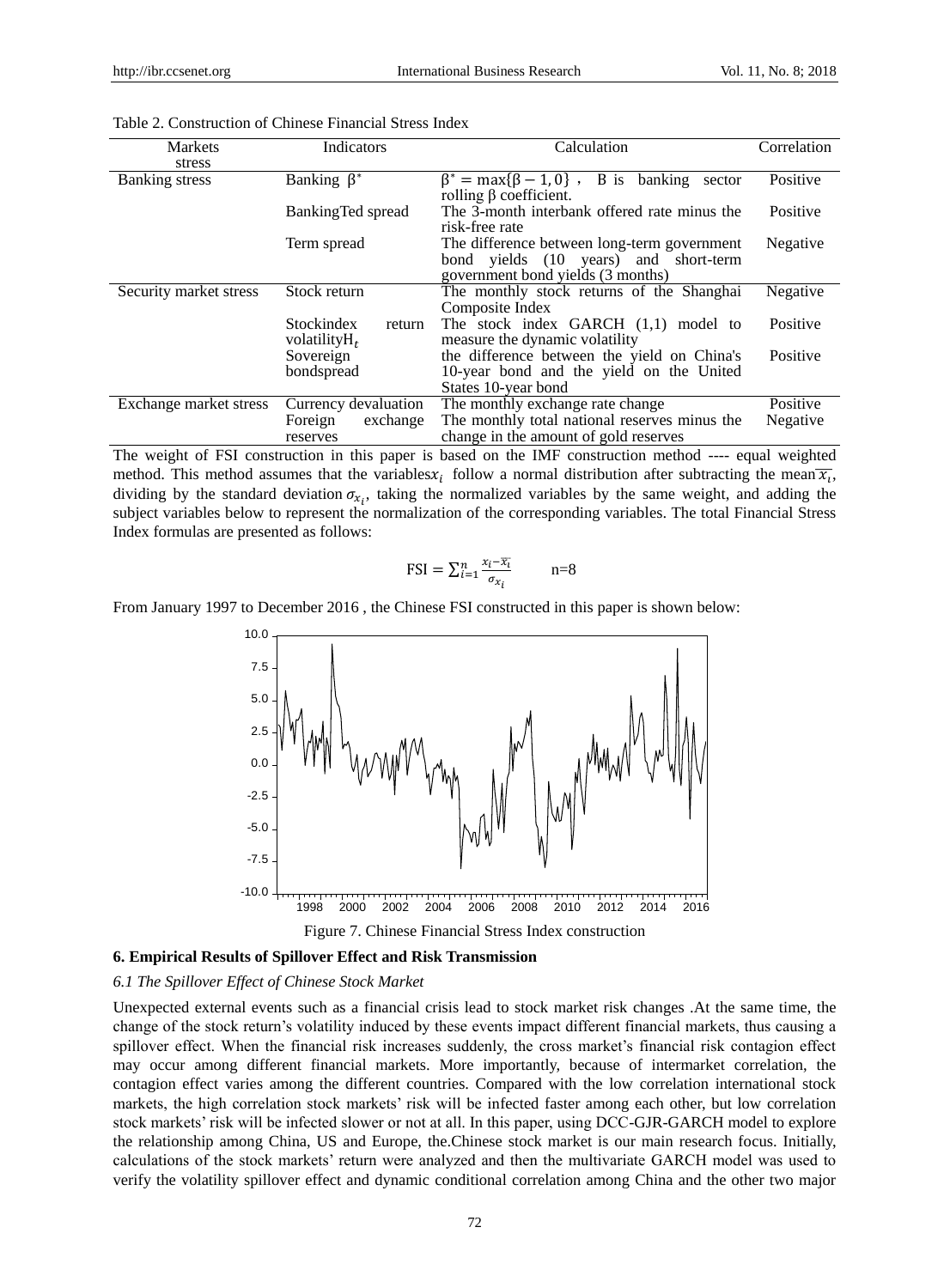stock markets. A significant dynamic conditional correlation was found between China and the others markets.

Former researchers' work has proved that dynamic correlation coefficients of DCC-GARCH model can generally describe the correlation level of multiple markets across the world. Empirical results show a significant correlation between Chinese, European and American markets ( $\theta_1 = 0.004$  a $\theta_2 = 0.992$ ,  $\theta_1 + \theta_2 < 1$ , z-statistics are 2.32 and 214.9), proving a significant markets co-movement among these countries. This means when financial markets in one country have a sudden change, financial markets in other countries may be affected.

Additionally, markets co-movement also means infection among financial markets in different countries depend on their correlations. Different correlations can lead to various propagation speed and infectivity. In high correlation periods, market changes are more synchronized, with stronger interactivities, and high risk infection levels. In low correlation periods, market changes are less synchronized, with weaker interactivities, and lower risk infection levels. In other words, different correlations among markets can lead to different risk contagion results.

The results of this study also prove that the Chinese stock market had higher dynamic market co-movement than other international financial markets after 2008 financial crisis. When China entered to the "New Normal Period" in 2014, its interrmarket co-movement became lower suddenly, but then it rebounded again. What's more, the empirical research shows that China has higher correlation with Europe than the US. As a result, I consider that stock volatilities in international markets can affect Chinese financial risk significantly.





#### **7. The Transmission of Risk in China-US Financial Markets**

Since China economic development gradually entered a "New Normal Period" from 2013, the banking industry, stock market and foreign exchange market have all shown the characteristics of a high financial risk state. Therefore, it is even more urgent to guard against the higher possibility of a new financial crisis for China. The Chinese government can't ignore financial market risk any more.In this paper, I build an index, called the Financial Stress Index (FSI), to calculate Chinese financial market risk. The FSI index constructed in this paper is forward-looking with real-time high-frequency data for the market. It covers the financial markets such as the stock market, bond market, foreign exchange market, and banking institutions. This index can measure the changes in the financial market risk in China..

As global economic integration continues to deepen, the financial market risk of various countries may have international contagion effect. As a center of the global economy, there may be a large spillover effect in the US financial market risk. This article uses the Financial Stress Index of the two countries (China and US), and constructs a VAR model to analyze whether there was a risk transmission mechanism between them. The following chart shows the financial stress index from January 1997 to December 2016 issued by the US St. Louis Fed.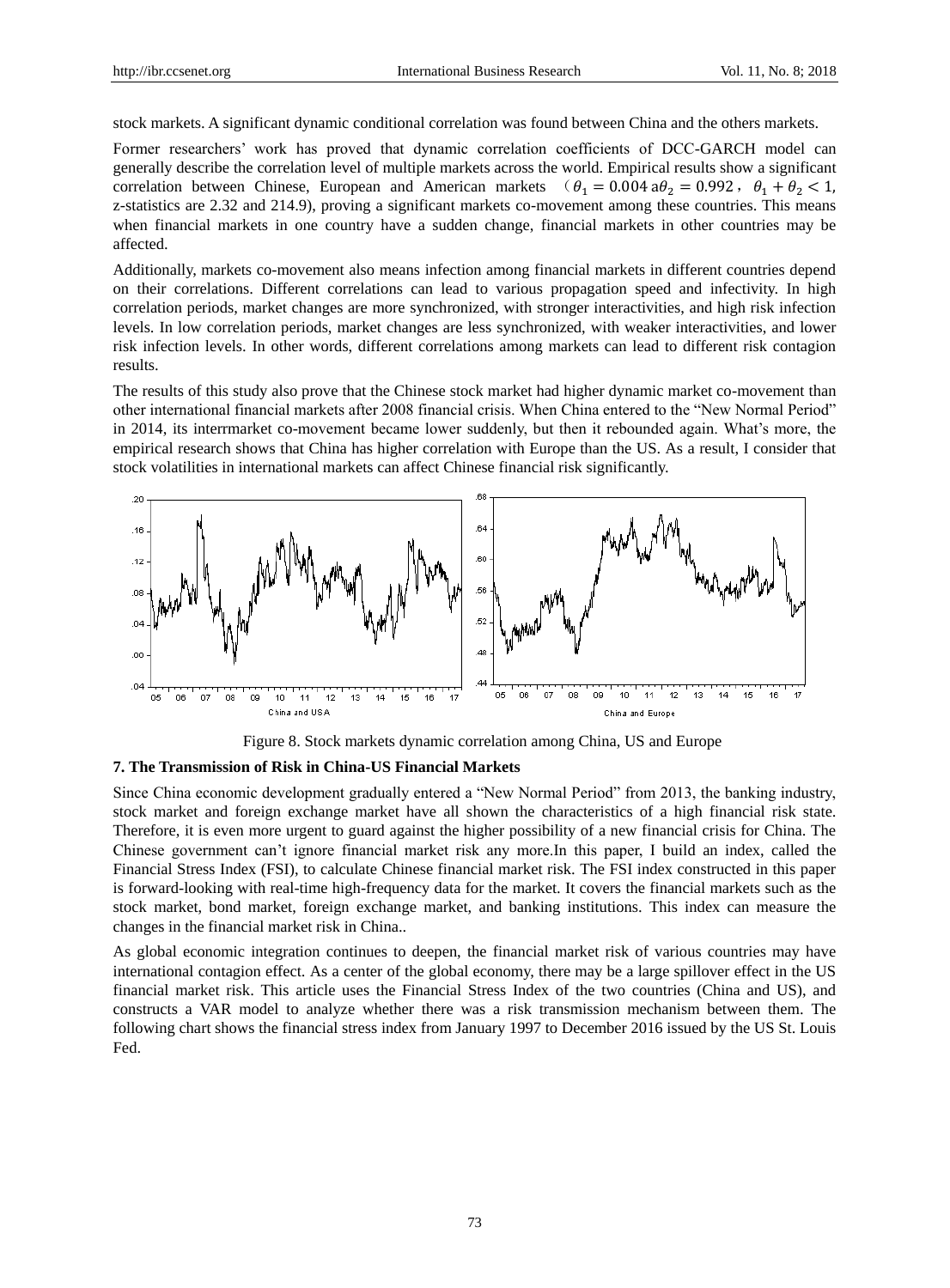

Figure 9. St. Louis Fed Financial Stress Index of US

*Note.* FSI data from<https://fred.stlouisfed.org/series/STLFSI>

This paper makes a Granger causal analysis of financial stress between the two countries and the results are shown in Table 3. The results show that the United States is China's Granger cause, but China is not the United States Granger cause. Figure 10 shows the results of the impulse response function. It can be seen that the US financial stress index is impacted by one unit of standard deviation, and China's financial stress index will have a larger increase. However, after the change in China's financial stress index, the US financial stress index has no obvious trend of change. From this we can see that the US financial market risk still has a stronger spillover effect on China.

Table 3. Granger Causality Analysis of Financial Market Risk in China and the US



#### **8. Conclusions and Policy Suggestions**

First, the stock market in China can be affected by outside economic factors leading to sudden changes in the return rate of the stock market and increases in financial risk. Second, financial risk is able to spread across markets and impact financial assets prices in other countries, which will cause risk spillover effects. In extreme cases, it will lead to assets price fluctuations in the short term. Third, when financial markets are caught in turbulent periods, multiple country correlations may enhance the turbulence, and lead to systematic risk increases in a wider range, even causing global economic crises. Finally, US financial market risk has a strong spillover effect on China. US financial market risk has strong Granger cause on Chinese financial risk , but China does not impact US financial market risk similarly..

Based on these conclusions, the following Chinese policy proposals are suggested: